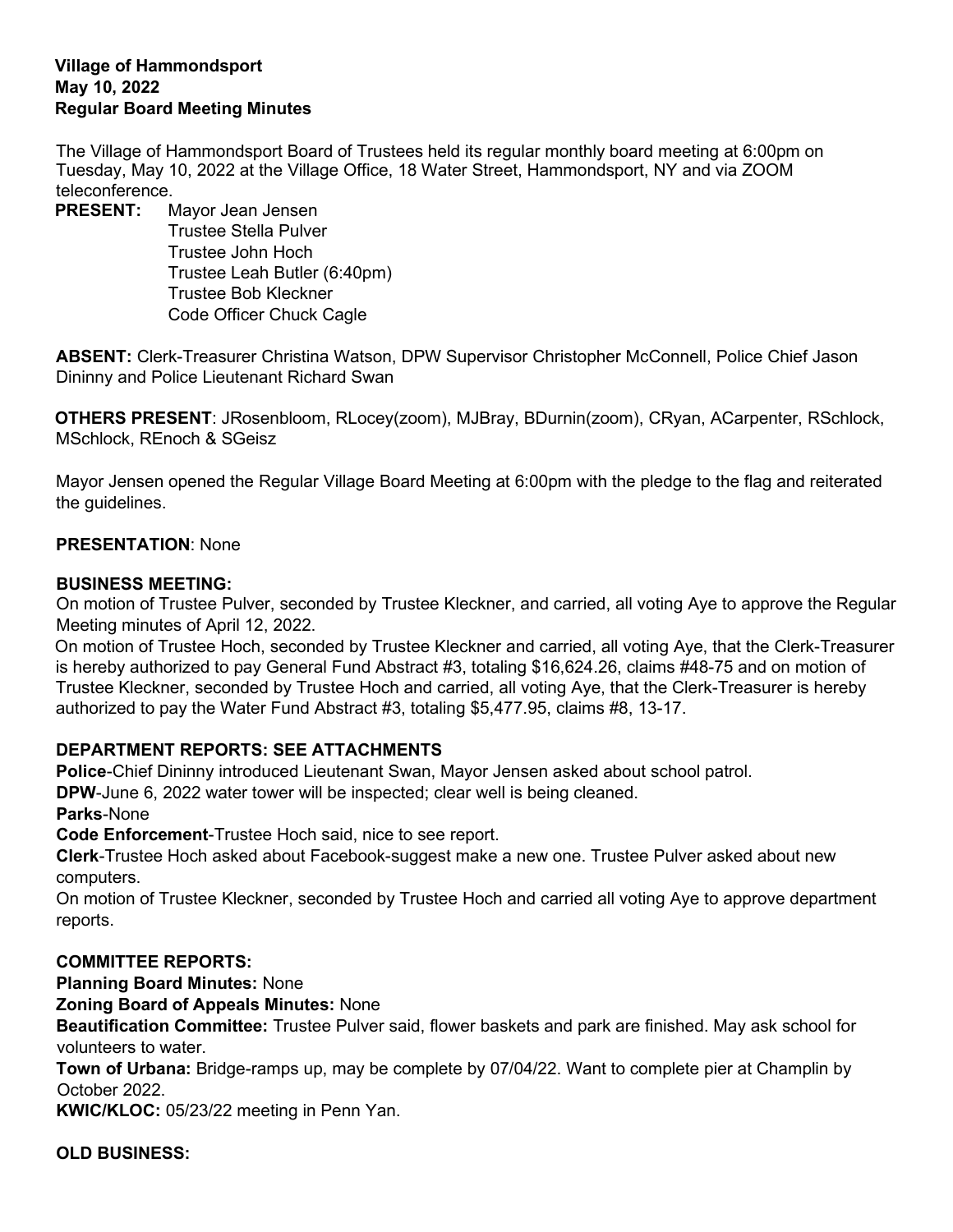Hammondsport Festival of Crafts-Chief Dininny concerned of no parking on all 4 sides of park, if approved, ask group to post 2 people (1 @ Park Place and 1 @ Mechanic both at Pulteney Street side), Trustee Kleckner asked about parking on Shethar-close down right side. Mayor Jensen asked Dininny to talk to Pennise. On motion of Trustee Pulver, seconded by Trustee Hoch and carried all voting Aye to approve the Park Use application for "Hammondsport Festival of Crafts" with modifications

Western NY Parade-Trustee Kleckner asked Chris about # of people-not many, Mayor Jensen asked Chris about staging area.

On motion of Trustee Hoch, seconded by Trustee Pulver and carried all voting Aye to approve the Parade Permit for the "Western NY Volunteer Fireman's Ass. 123<sup>rd</sup> Convention"

On motion of Trustee Pulver, seconded by Trustee Butler and carried all voting Aye to approve the Parade Permit for the "Annual Fireman's Parade"

Short Term Rental Committee Workshop will be on June 7, 2022 @ 6:00pm @ the Fred and Harriet Taylor Memorial Library.

# **PUBLIC COMMENTS**:

ACarpenter-confirmed the parade route was questioned due to possible street closing.

CRyan-asked about tents/Shethar closing.

SGeisz-asked for a street permit-Mayor Jensen on website.

RSchlock & MSchlock-commented on the street closing and their preference. Supports jobs and businessesenjoy it.

JRosenbloom-more than willing to have a discussion w/anyone on closing streets/talked about wanted communication.

CRyan-referenced comprehensive plan-sprucing up properties. Trustee Kleckner-asked who is on that #1 team for this? Mayor Jensen-we have 3 top c. plan items. Trustee Kleckner-wants an occurring agenda item on c. plan. Ryan said in codes it says, keep up properties, some places don't look it. Mayor Jensen will pass onto Code.

ACarpenter-Thanked everyone for listening to the street closing/tent situation.

## **NEW BUSINESS:**

On motion of Trustee Kleckner, seconded by Trustee Pulver and carried all voting Aye to approve the Park Use Permit for "Town of Urbana 200<sup>th</sup> Year Birthday Celebration"

On motion of Trustee Kleckner, seconded by Trustee Hoch and carried all voting Aye to approve the Park Use Permit for the "Music in the Park-Bruce Holler Band"

On motion of Trustee Kleckner, seconded by Trustee Pulver and carried all voting Aye to approve the Hanging of a Banner Permit for "Vacation Bible School"

On motion of Trustee Hoch, seconded by Trustee Kleckner and carried all voting Aye to approve the Park Use Permit for "Vacation Bible School"

Shethar Street Closing-Mayor Jensen discussed her take on the street closing, CMcConnell explained the wastewater project and activity. Trustee Hoch-tents would have never happened if there wasn't COVID, revert back to normal-no tents. Trustee Pulver-spoke about many more restaurants/need to stop some time. Trustee Kleckner-this issue is hard and I can't approve it-not uniform in application to be fair, would have to close Shethar to Mechanic and Mechanic to Pulteney. Trustee Butler-want to have a solution to help all. I love the outside seating but too many restaurants want them would have to close those streets also. Surveys are 50/50. CMcConnell-maybe reconfigure sidewalks to make bigger during the wastewater project and new construction of Shethar Street. Trustee Hoch-maybe there should be a traffic flow change, not this year. Planning/agreement/investment for future of those new enhancements.